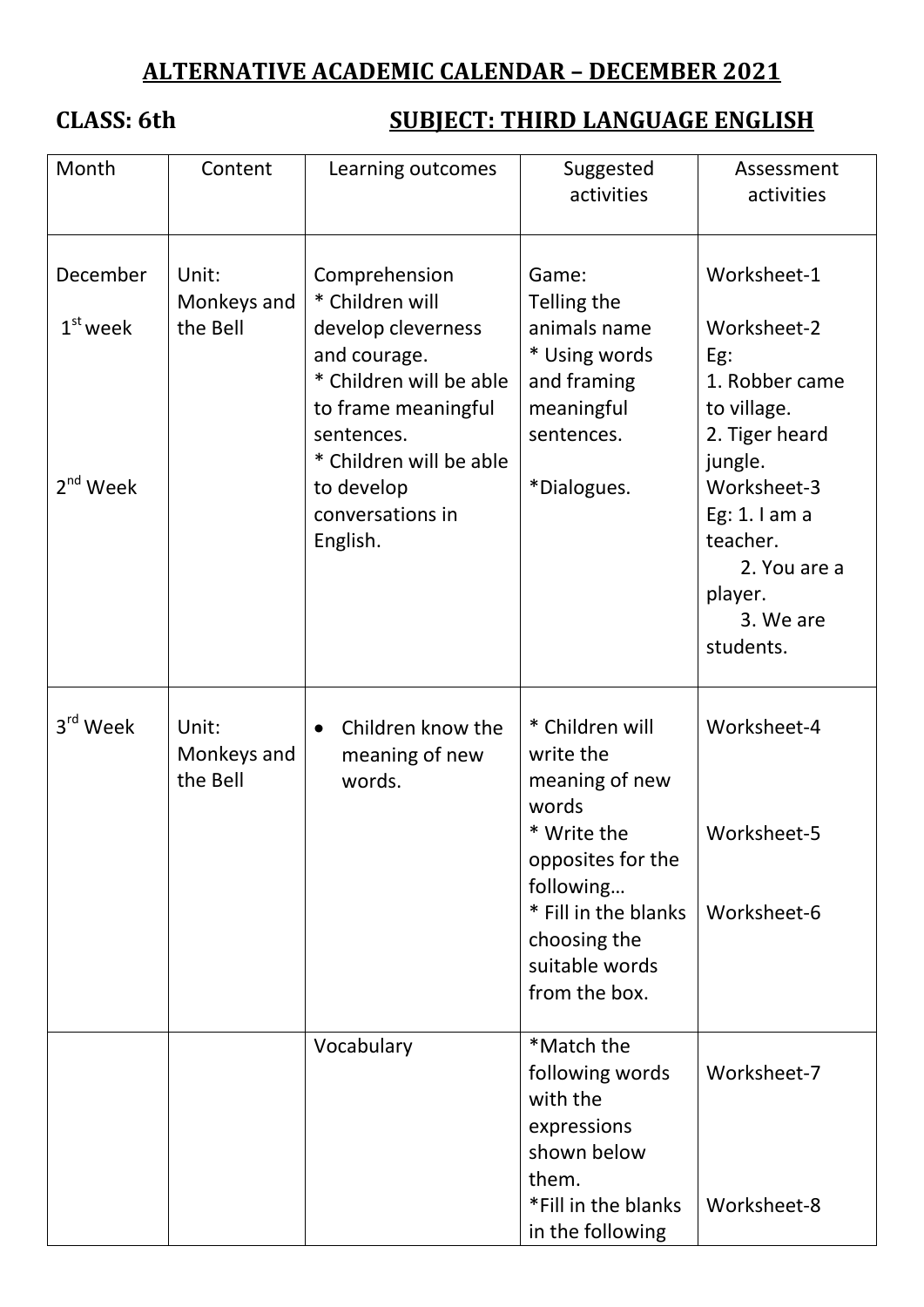|                      |              |                      | paragraph by     |                |
|----------------------|--------------|----------------------|------------------|----------------|
|                      |              |                      | supplying the    |                |
|                      |              |                      | words for the    |                |
|                      |              |                      | given pictures.  |                |
| 4 <sup>th</sup> Week | Poem - Cocks |                      | Complete the     |                |
|                      | Crow         |                      | following        |                |
|                      |              | Comprehension        | sentences.       | Work sheet -1  |
|                      |              |                      | Recite the poem  |                |
|                      |              | Recite the poem      | and write it.    |                |
|                      |              |                      | Match the cries  |                |
|                      |              |                      | with the         |                |
|                      |              |                      | creatures.       | Work sheet -2  |
|                      |              |                      |                  |                |
|                      |              | Vocabulary student   |                  |                |
|                      |              | collect the proverbs | Collect the      | Work sheet -3  |
|                      |              | and write down it    | proverbs         |                |
|                      |              |                      | Write down ten   |                |
|                      |              |                      | more proverbs    |                |
|                      |              |                      | Match the word   |                |
|                      |              |                      | on the left      |                |
|                      |              |                      | rhymes with the  |                |
|                      |              |                      | names with the   | Work sheet -4  |
|                      |              |                      | name of the      |                |
|                      |              |                      | picture on the   | text book page |
|                      |              |                      | right by drawing |                |
|                      |              |                      | lines to connect | no-66          |
|                      |              |                      | them             |                |
|                      |              |                      |                  |                |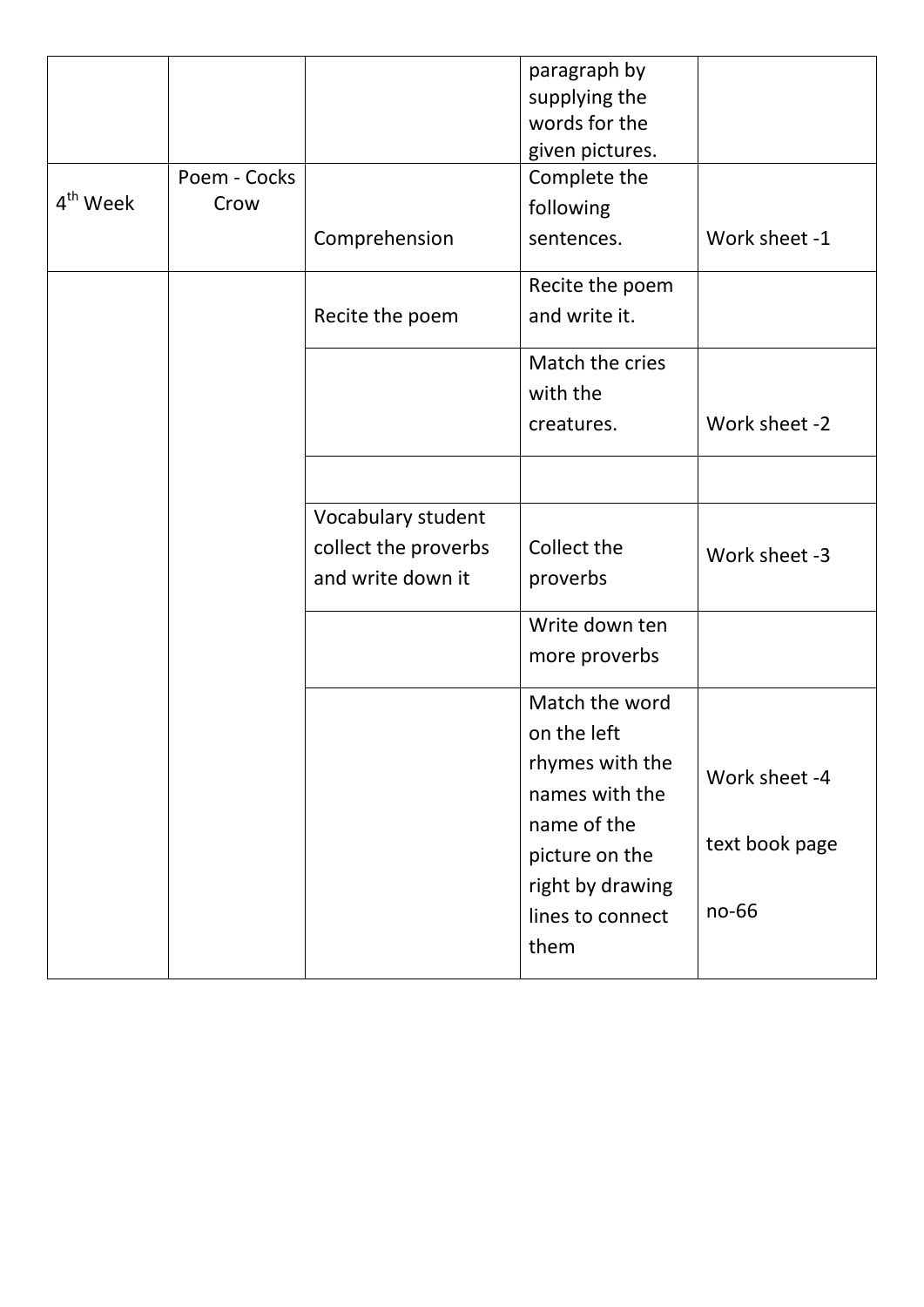## Worksheet -1

| 1. Write the name of some animals.    |               |                                                               |  |
|---------------------------------------|---------------|---------------------------------------------------------------|--|
| 1. What were the villagers afraid of? |               | 2. Answer the following questions in two or three lines each: |  |
|                                       |               |                                                               |  |
| 2. Why did Meena ask for money?       |               |                                                               |  |
|                                       |               |                                                               |  |
| 3. How did Meena get the bell?        |               |                                                               |  |
|                                       |               |                                                               |  |
|                                       |               | 4. Why did the village people begin to leave the village?     |  |
|                                       |               | Worksheet-2                                                   |  |
|                                       |               | Use the given words and frame meaningful sentences:           |  |
| 1. Tiger<br>2. robber                 | heard<br>come | jungle<br>village                                             |  |
| 3. bell                               | fell          | ground                                                        |  |
| 4. monkeys                            | saw           | bell                                                          |  |
|                                       |               |                                                               |  |
|                                       |               |                                                               |  |
|                                       |               |                                                               |  |
|                                       |               |                                                               |  |
|                                       |               |                                                               |  |
|                                       |               |                                                               |  |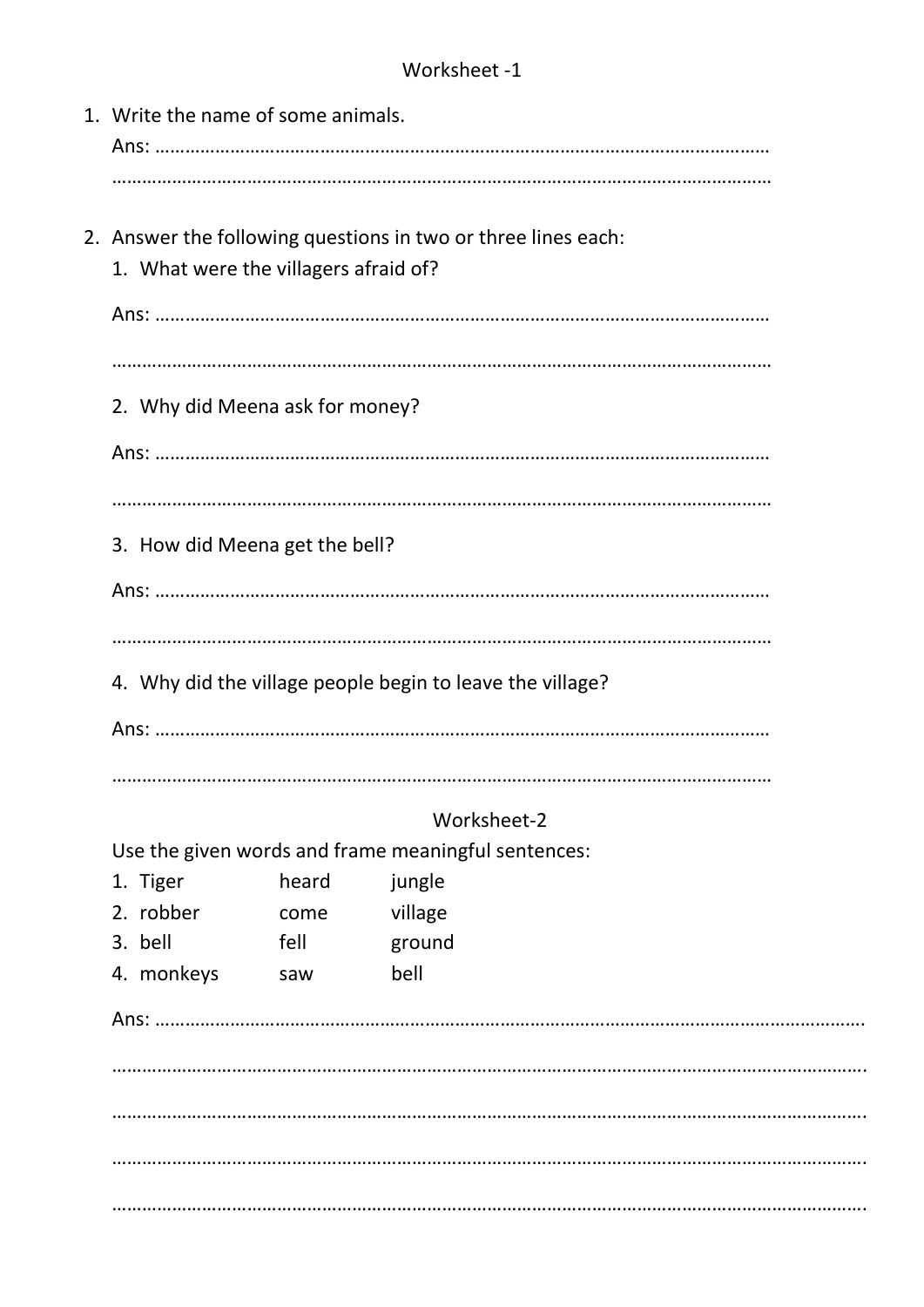Frame other sentences by substituting the underlined words with those given in brackets:

1. You are a **boxer** [ player, swimmer] Ans: …………………………………………………………………………………………………………… …………………………………………………………………………………………………………………… 2. I am a student [lawyer, driver] Ans: …………………………………………………………………………………………………………… …………………………………………………………………………………………………………………… 3. We are children [painters, servants] Ans: …………………………………………………………………………………………………………… …………………………………………………………………………………………………………………… 4. She likes dance [play,music] Ans: …………………………………………………………………………………………………………… …………………………………………………………………………………………………………………… 5. He loves books [sweets, toys] Ans: …………………………………………………………………………………………………………… ……………………………………………………………………………………………………………………

#### Worksheet-4

Write the meanings of the new words. Jungle: Robber : Grab : Forest: Develop :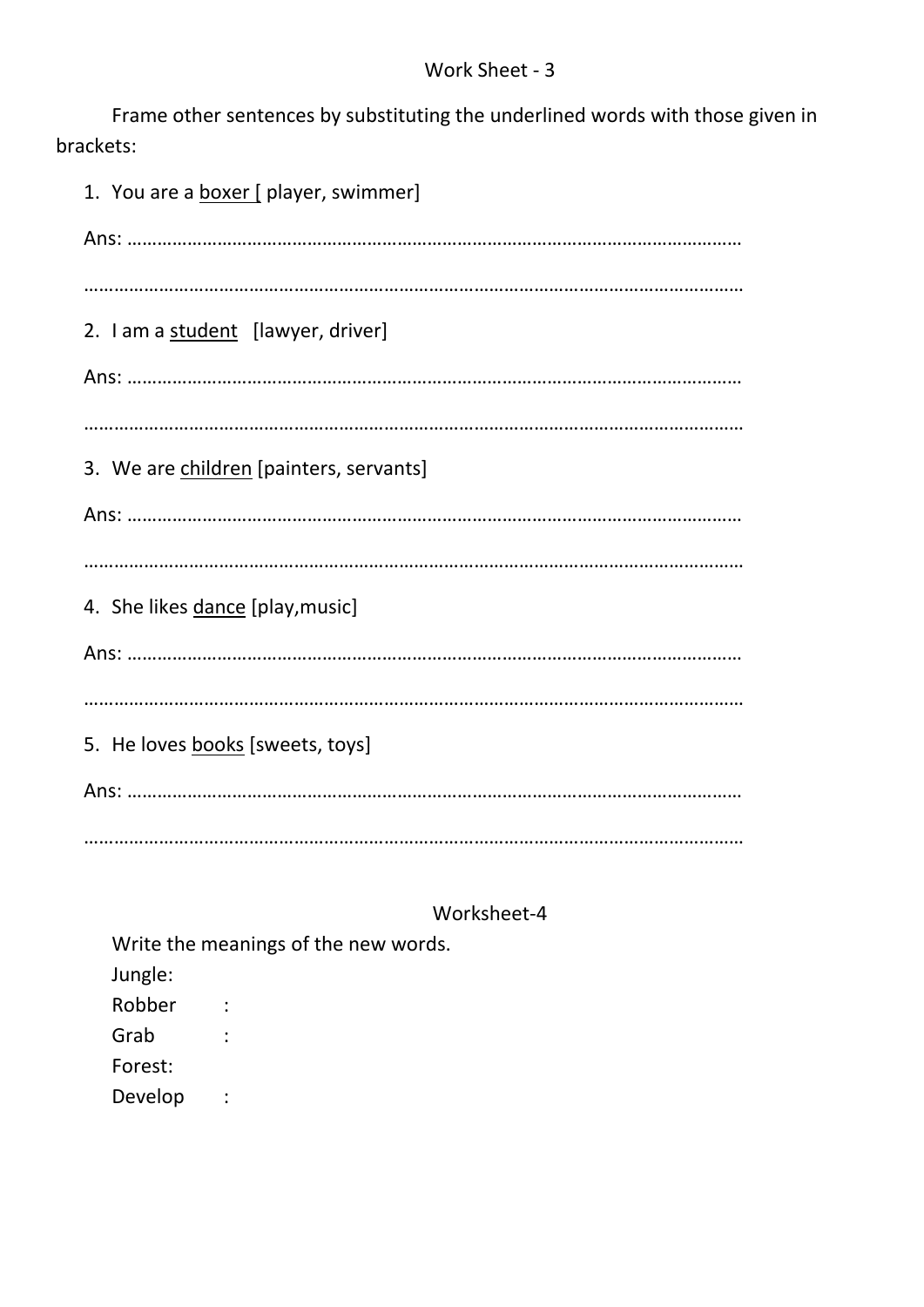#### Worksheet-5

I. Write the opposites for the following. If you need, you can refer a dictionary

- 1. healthy X
- 2. love X
- 3. kind X
- 4. peace X
- 5. wide X

II. Use the opposites of the words in the brackets to fill the blanks:

- 1. Ram lived in a  $(ugly)$  place.
- 2. Jan was \_\_\_\_\_\_\_\_ (bad) at looking after his cows.
- 3. Sham \_\_\_\_\_\_\_\_\_\_ (hates) the animals.
- 4. Kiran was an \_\_\_\_\_\_\_\_\_\_ (dishonest) boy in the class.
- 5. She has a  $\qquad \qquad$  (small) toy.

### Worksheet-6

Fill in the blanks by choosing the suitable words from the box.

[but, and, neither…. nor, so, not only….but also, either… or]

- 1. Ram \_\_\_\_\_\_ Sham are good friends.
- 2. Seetha is tall \_\_\_\_\_\_\_\_\_\_\_\_Geetha is short.
- 3. \_\_\_\_\_\_\_\_\_ Seetha \_\_\_\_\_\_\_\_\_\_\_\_\_\_ Geetha wastes her time.
- 4. They are always busy \_\_\_\_\_\_\_\_\_\_\_ studying \_\_\_\_\_\_\_\_\_\_\_ helping others.
- 5. Geetha is \_\_\_\_\_\_\_\_\_\_ rich \_\_\_\_\_\_\_\_ kind.

Worksheet-7

Project

Collect the face pictures for the following words/expressions.

- 1. Happy
- 2. Sad
- 3. Afraid
- 4. Crying
- 5. Laughing
- 6. Angry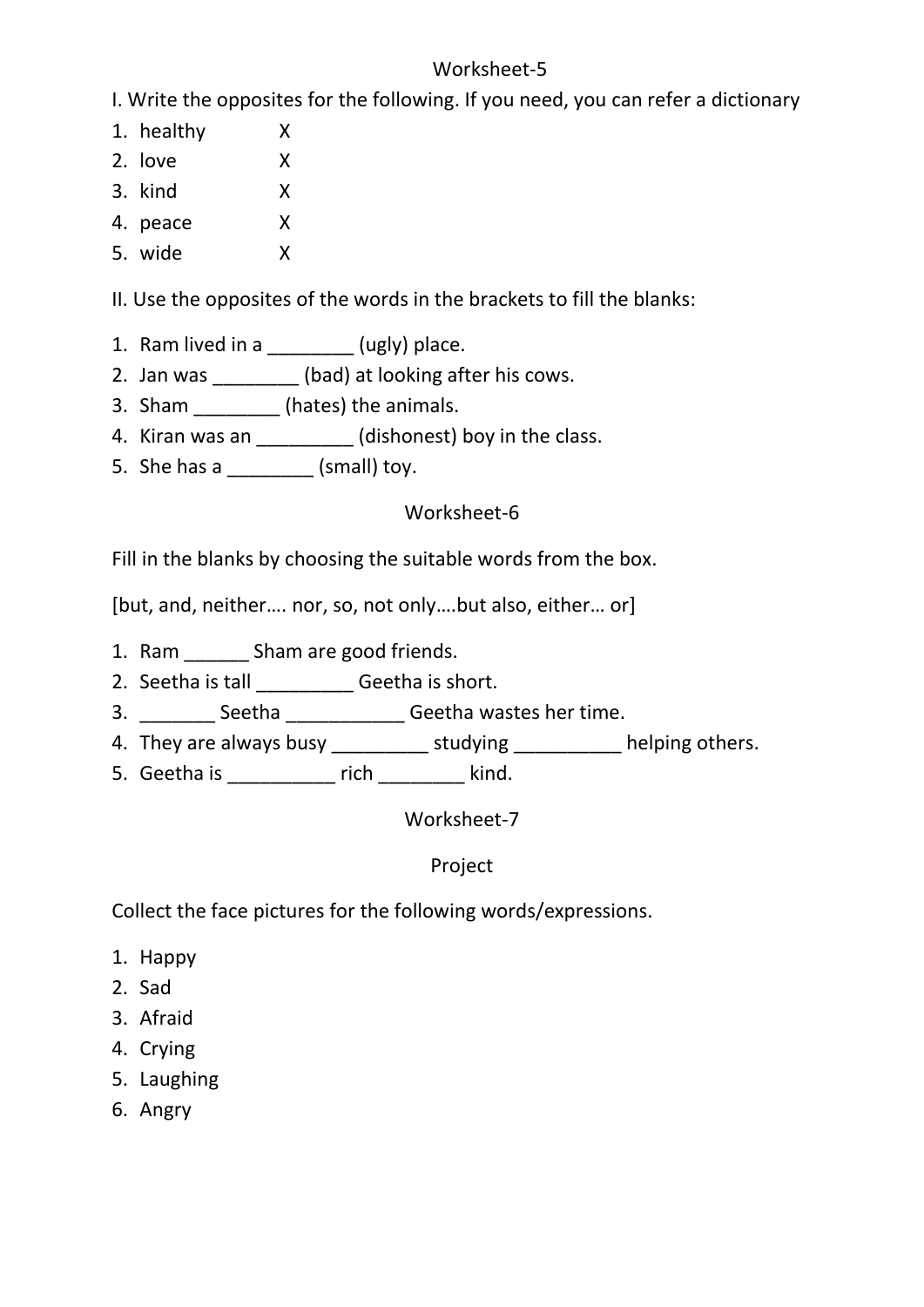## Worksheet-8

| Gopal and Neena are brothers and ________. One day they were playing                         |
|----------------------------------------------------------------------------------------------|
| with $a \_\_\_\_\$ . They saw a small $\_\_\_\_\$ . Its $\_\_\_\_\$ was broken. They took it |
| to their ________ and applied _______________ and tied ___________.                          |
| Neena gives it a _______ to eat, while Gopal brings it _________ to drink.                   |
| The dog _________ for some time, later in the evening it started                             |
| _______________ and __________________ with Gopal and Neena.                                 |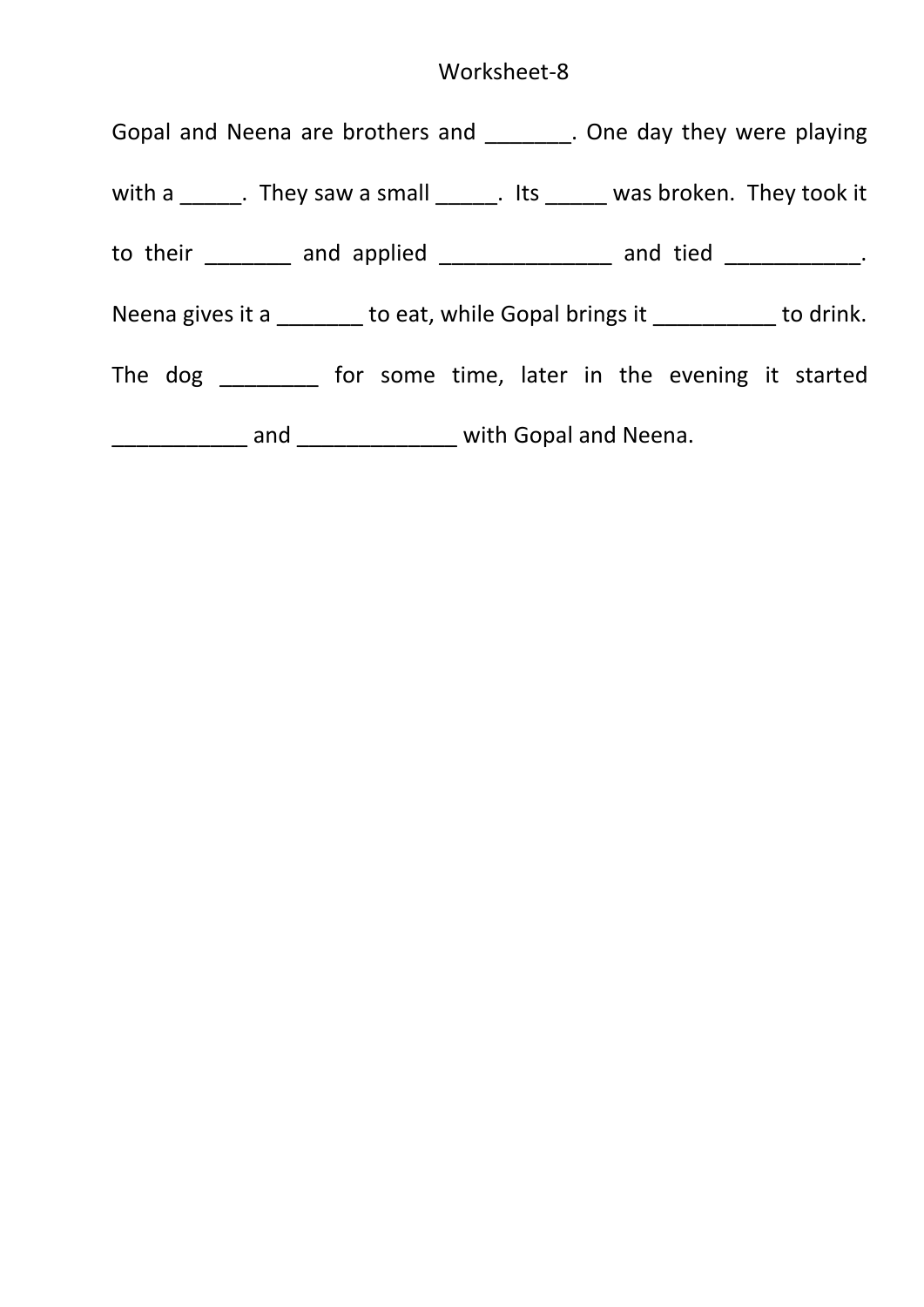### **Work Sheets**

#### Poem - Cocks Crow

# Work Sheet-1

#### 1. Complete the following sentences:

- 
- 
- 
- 
- 2. Recite the poem and write it.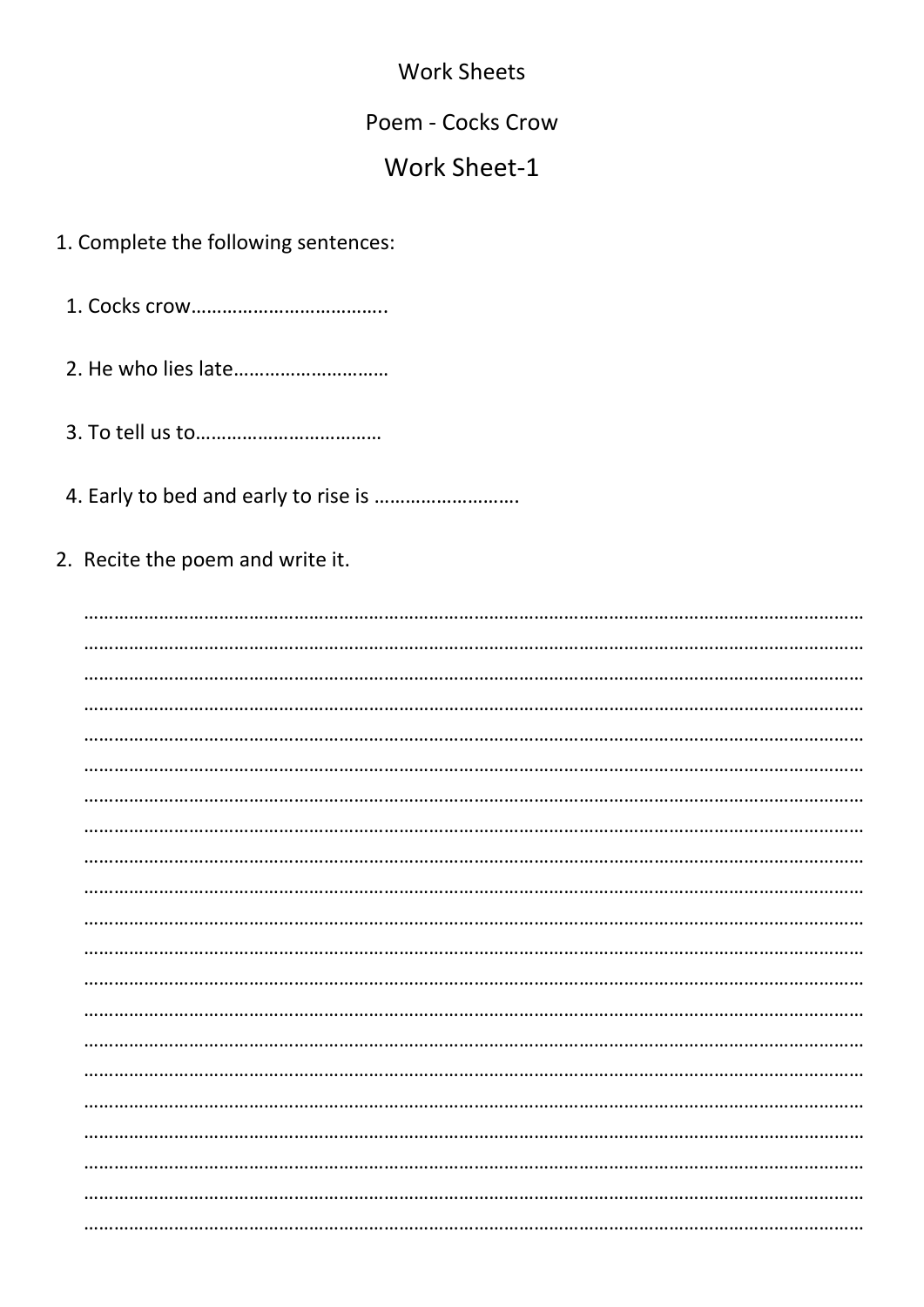1. Match the cries with the creatures.

| 1. Cow     | <b>Mews</b>   |
|------------|---------------|
| 2. Dog     | Crows         |
| 3. Cheetah | Baa           |
| 4. Child   | <b>Buzz</b>   |
| 5. Deer    | <b>Barks</b>  |
| 6. Cock    | Moos          |
| 7. Snake   | <b>Brays</b>  |
| 8. Bee     | <b>Bleats</b> |
| 9. Cat     | <b>Hiss</b>   |
| 10.Sheep   | <b>Speaks</b> |

# work sheet-3

#### Write down ten proverbs.